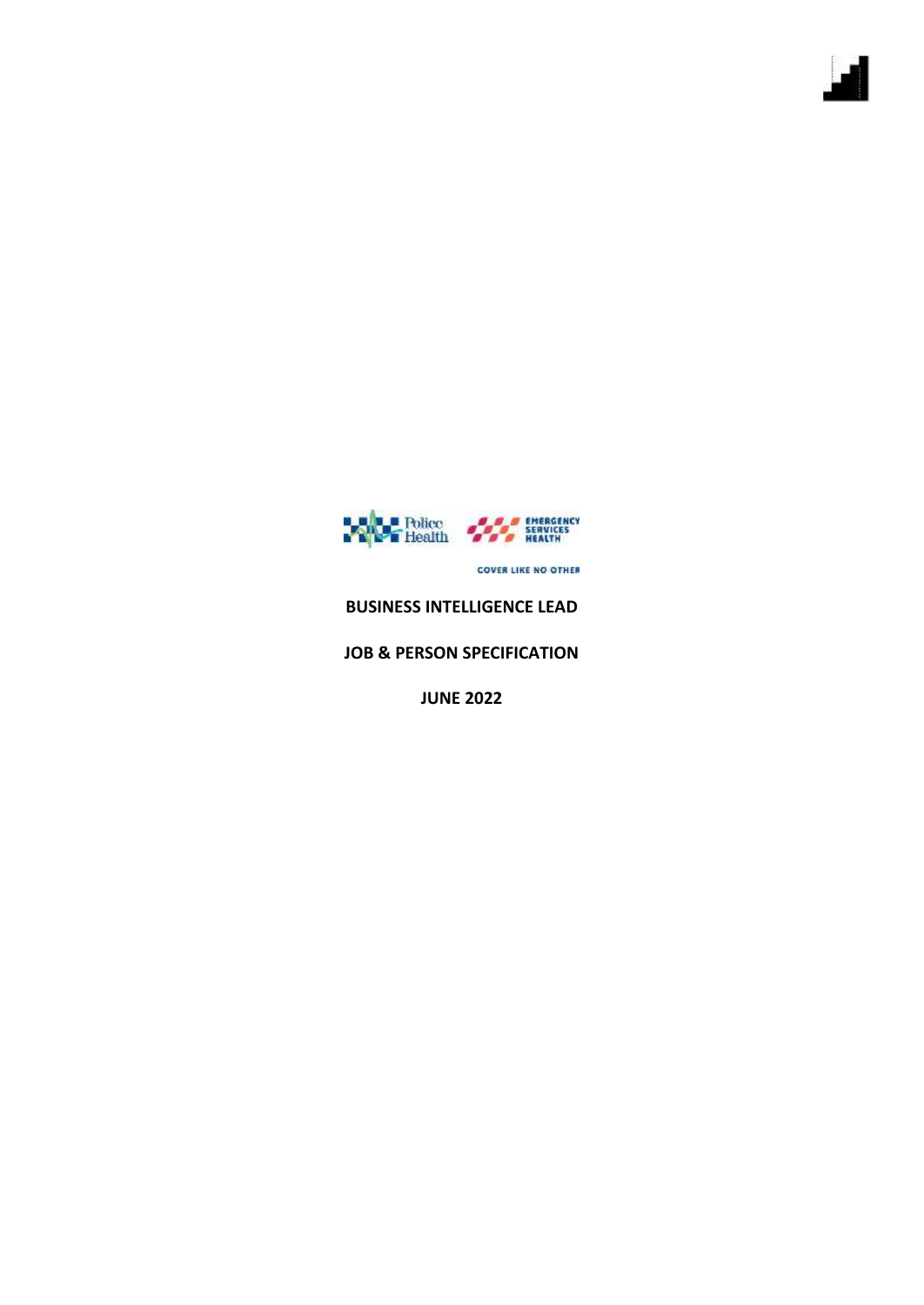

**COVER LIKE NO OTHER** 

# **JOB AND PERSON SPECIFICATION**

| <b>POSITION TITLE:</b> | Business Intelligence Lead     |
|------------------------|--------------------------------|
| <b>REPORTS TO:</b>     | <b>Chief Operating Officer</b> |
| <b>DEPARTMENT:</b>     | <b>Business Intelligence</b>   |

#### **ORGANISATION OVERVIEW**

Police Health Limited is a not-for profit, member focussed, private health insurer operating nationally and with a history stretching back to 1935.

\_\_\_\_\_\_\_\_\_\_\_\_\_\_\_\_\_\_\_\_\_\_\_\_\_\_\_\_\_\_\_\_\_\_\_\_\_\_\_\_\_\_\_\_\_\_\_\_\_\_\_\_\_\_\_\_\_\_\_\_\_\_\_\_\_\_\_\_\_\_\_\_\_\_\_\_\_\_\_\_\_\_\_\_\_\_\_\_\_\_\_\_\_\_\_\_\_\_\_\_\_\_\_\_\_\_\_\_\_\_\_\_\_

Our purpose is to be a trusted partner in providing peace of mind for the health and wellbeing of our members. We do this by providing high quality, good value private health insurance products and services exclusively to those communities through our two brands Police Health and Emergency Services Health.

As a member of Members Health Fund Alliance (MHFA), we value members over profits. In delivering a member focussed experience we rely on our employees to be passionate about what we do.

We value our employees and their personal and professional development and we're active in supporting a positive & flexible workplace culture.

Our commitment to be a good corporate citizen and ensure compliance with appropriate laws and regulations is reflected in our company policies, procedures and our operations.

Our people genuinely care about each other. Leaders are expected to support performance excellence and talent development, inspire engagement, implement and maintain company policies and procedures and abide by Health, Safety and Wellbeing policies and practices.

We encourage our employees to have fun, look after one another, contribute to the efficient and effective functioning of the business and comply with our policies and procedures.

As a responsible organisation and operating in a regulated environment, managing risks is key to our business. We approach risk management as a positive, responsible part of the way we operate. We expect all employees to comply with risk management policies and practices and monitor and report risks including fraud risk.

Our pillars for our success:

Our Values:

- Elevate our members;
- Inspire our people; and
- Enhance our performance.
- We do the right thing
- We are courageous
- We go beyond
- We listen & care
- We work together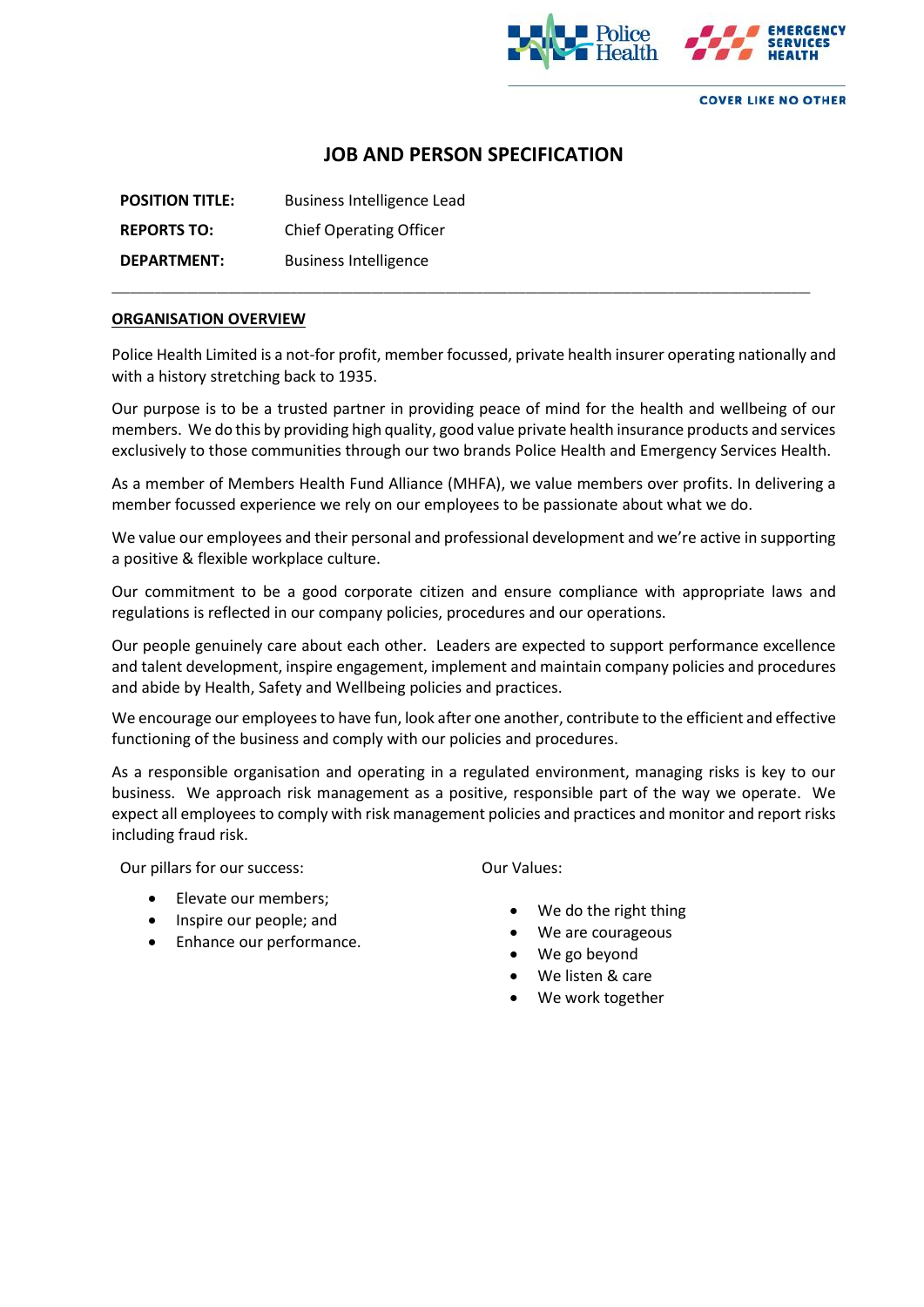#### **JOB SPECIFICATION**

#### **JOB PURPOSE AND SCOPE**

The Business Intelligence Lead is an exciting role which is charged with shaping the future of Business Intelligence within the organisation. You will be passionate about data, enjoy working in a small team and be excited about the opportunity to learn new skills, bring the organisation on a data driven journey and drive continuous improvement.

The Business Intelligence Lead plays a vital role in championing the use of data and data driven decision making across the business.

Working with a high degree of autonomy, the Business Intelligence Lead will work closely with the internal stakeholders of the business including senior management and will play a vital role in the establishment of, and future development of the Business Intelligence function.

This role is responsible for managing the vast amount of data captured and maintained by our information systems and for deriving actionable insights from that data in user friendly dashboards. The role will drive the types of information that is made available to support the business decisions and day to day operations and the best methods of collating, analysing and disseminating this data to improve organisation performance, capability and decision making.

The Business Intelligence Lead will take a strategic approach to data management through the establishment of data management and data hygiene governance principles, whilst simultaneously building and developing dashboards and reports for use by various stakeholders.

#### **KEY RELATIONSHIPS**

- Internal stakeholders including Senior Leaders, Customer Experience and Brand & Growth teams
- IT and Business Solutions Teams
- Vendors and service providers

#### **KEY RESPONSIBILITIES:**

- 1. Establish BI Functionality
- Implement and manage best practice Data Governance, Master Data Management and Data Lifecyle Management strategies across the business
- Integrate relevant data security requirements to ensure the Business Intelligence function complies with APRA *Prudential Standard CPS 234*.
- Build and maintain a solid understanding of business systems across the organisation to ensure all sources of data are identified and utilised effectively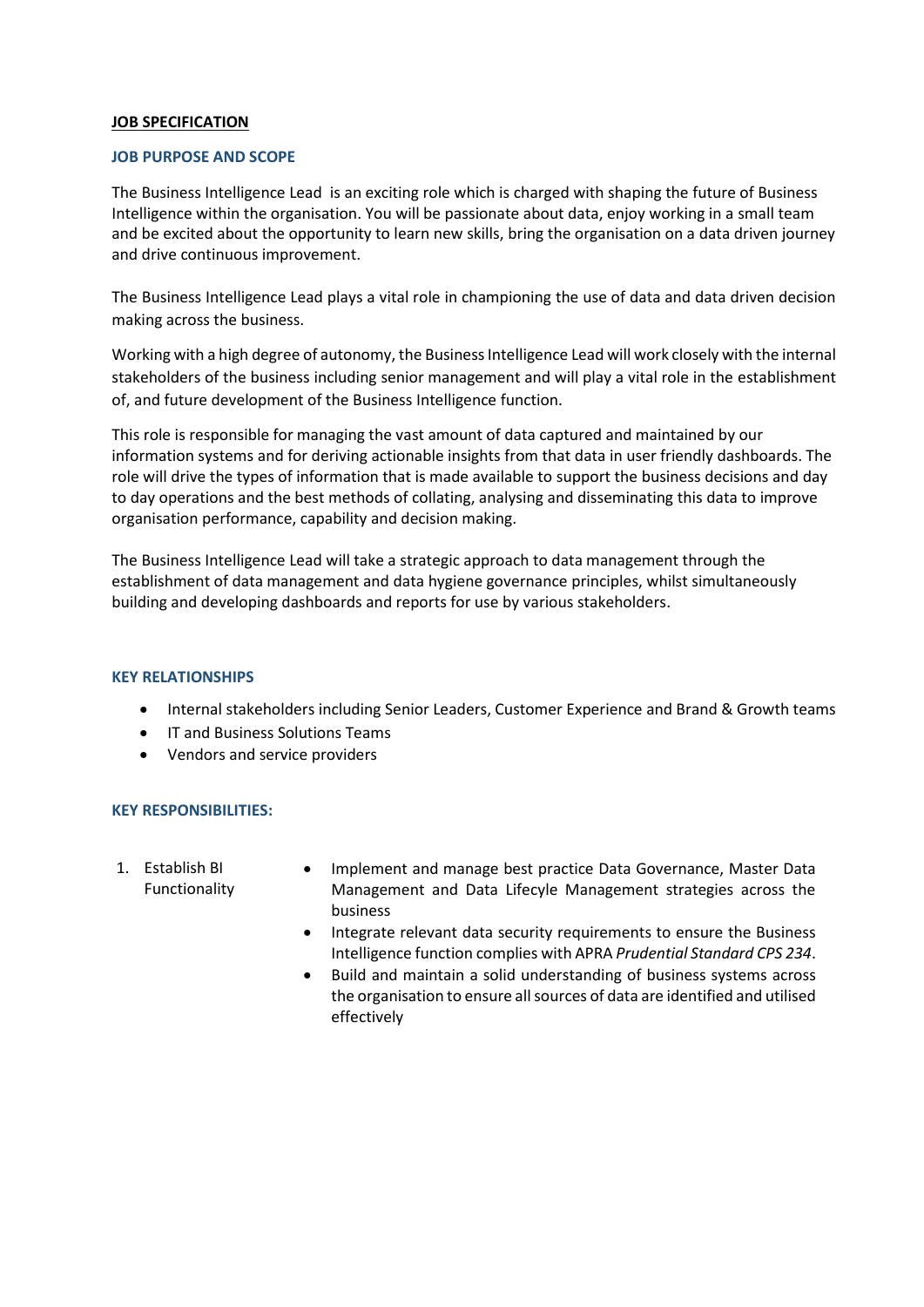- 2. BI Solution design & delivery
- Evaluate Business Intelligence tools that considers business requirements, recommending appropriate solutions
- Implement Business Intelligence tools on time, on budget and in scope
- Determine in consultation with stakeholders a program of dashboard and reporting development and deliver accordingly
- Establish a timeline of report delivery to enable effective data driven decision making
- Provide consultancy to business stakeholders to understand their problems and design solutions through data and analytics
- Assist stakeholders with ad-hoc reporting requests
- 3. Embed Data driven decision making culture within the organisation
- Champion the use of data and data driven decision making across the organisation
- Deliver innovative, appealing and user-friendly dashboard functionality to teams to provide actionable, comprehensive and meaningful business insights
- Provide education to allow self-service of established dashboards
- Be involved with business projects to ensure appropriate consideration of data requirements and outcomes
- Translate business requirements into critical information
- 4. Continuously improve the collection and use of data
- Educate the business in concepts such as data management, data hygiene, and data security to drive confidence in Police Health's data
- Constantly review data issues and challenges and recommend solutions to improve the quality of Police Health's data
- Work with data owners to understand data capture processes to design validation tools to improve data quality processes
- Keep up to date with activities and regulation within the Private Health Insurance industry and recommend the appropriate use of Police Health's data to manage requirements or create opportunities
- Build and maintain effective working relationships with each department within the organisation
- Demonstrate appropriate behaviours in accordance with relevant company policies as updated and varied from time to time
- 5. Effective team work and business relationships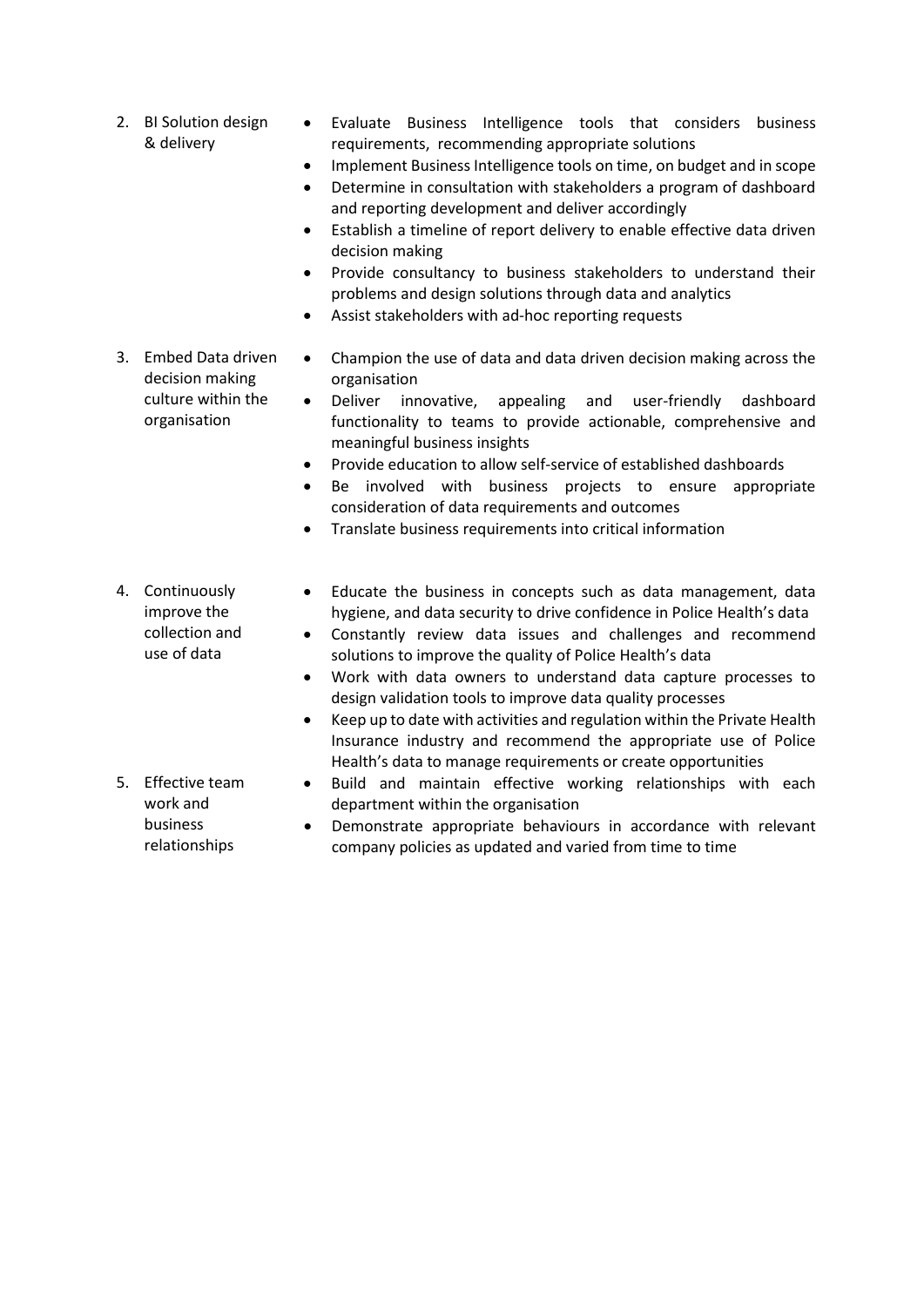## **PERSON SPECIFICATION**

## **QUALIFICATONS:**

Tertiary qualifications in Business, Finance, Statistics, Information Technology or other relevant discipline.

## **KNOWLEDGE, SKILLS AND EXPERIENCE:**

#### **Essential Requirements:**

- Minimum 5 years proven experience in a similar role
- Detailed knowledge of analytical methodologies and statistical trends
- Experience in leading analytical functions, use of analytical tools and data management
- Proven experience in eliciting and prioritising business requirements, engaging stakeholders and implementing solutions across teams
- Proven track record of turning operational data into outcomes that drive business opportunity
- A highly analytical mindset with outstanding critical thinking and problem-solving skills
- Ability to demonstrate deep focus skills and strong levels of resilience and perseverance
- A high degree of initiative
- Highly developed communication skills including written and verbal communication, including data visualisation skills
- Ability to disseminate technical information in non-technical terms
- Ability to work under tight deadlines and handle multiple complex tasks
- Broad exposure to customer and business systems such as customer databases, CRMs, workflow, marketing and communications, finance systems, digital collaboration, websites/intranets, digital tools and reporting

#### **Desirable:**

- Health insurance Industry experience will be highly regarded
- Understanding of highly regulated environments
- Experience with data lakes and data warehouses

#### **PERSONAL QUALITIES:**

- Self-Motivated, innovative and enthusiastic
- Effective communication and interpersonal skills
- A mix of curiosity, creativity and a high level of attention to detail
- Team oriented
- Operate with integrity and a professional demeanour
- Genuine affinity with the values and ethos of Police Health and its members

#### **SPECIAL CONDITIONS:**

- Ability to work flexible hours as some after-hours work may be required
- Flexibility to be able to travel interstate may be required on occasion
- Acceptable National Police Check required on commencement and three yearly there-after.
- Australian Work Rights